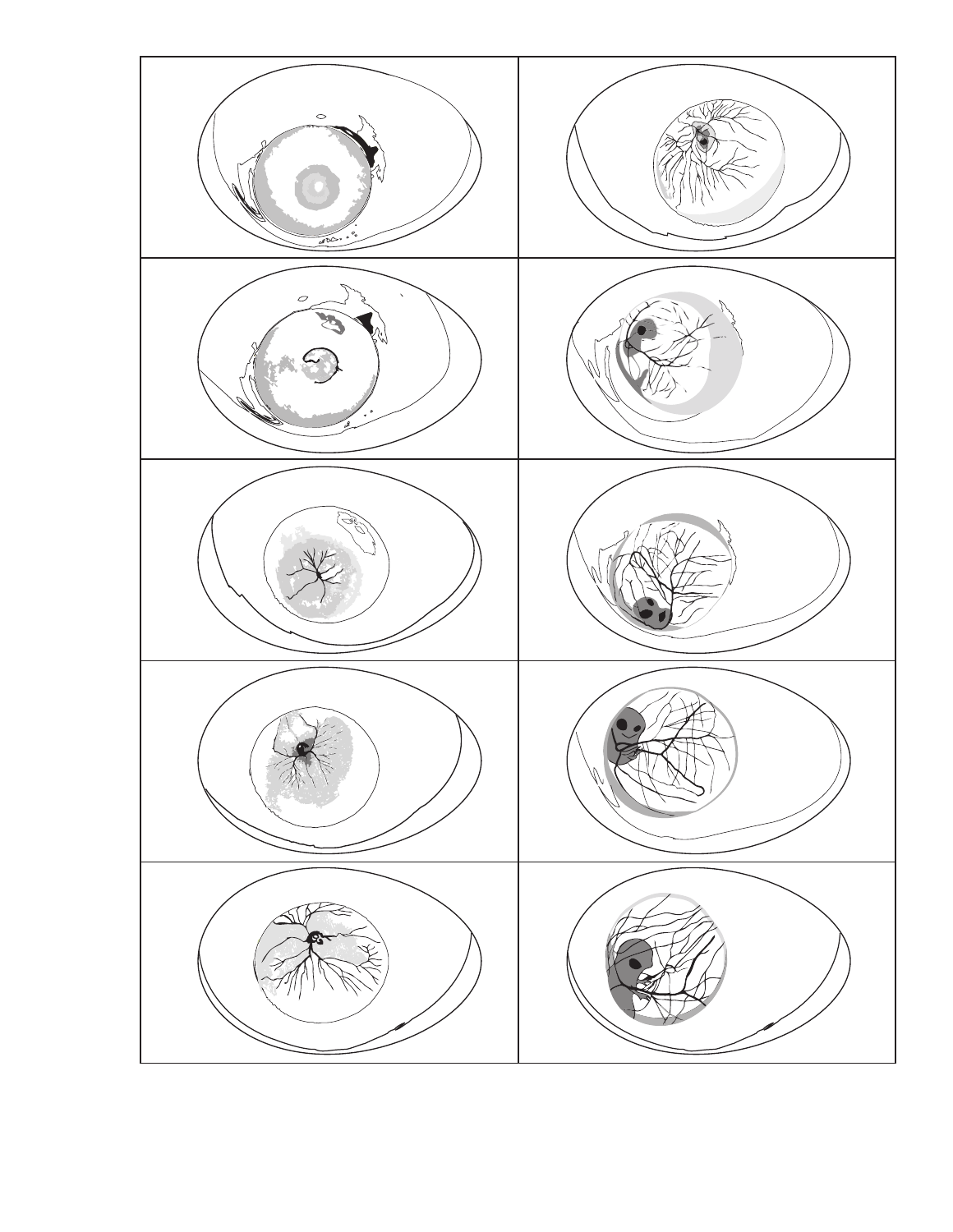#### Day 6

- $\rightarrow$  Beak becomes visible
- $\rightarrow$  Wing bends at the elbow
- $\rightarrow$  Intestines begin to loop

### Day 7

- $\rightarrow$  Feather buds appear
- $\div$  Eye develops rapidly
- $\triangle$  Knees bend

## Day 1

- $\bullet$  Cells are already specializing
- $\bullet$  Muscle, nerve, and digestive cells appear
- $\rightarrow$  The eyes and blood vessels begin to form

#### $\mathcal{D}$ gy  $\mathcal{Z}$

 $\div$  Heart and ears form

 $\rightarrow$  Heart begins to beat

Day 8

 $\rightarrow$  More feather buds appear

 $\div$  Egg tooth forms

### Day 9

- **→** Eyelids and kneecaps develop
- $\rightarrow$  Chick moves more
- $\rightarrow$  Yolk is noticeably smaller

# Day 3

- $\triangle$  Distinguishable head and tail
- $\div$  Leg and wing buds can be seen
- $\triangle$  Specialized cells begin to form tongue, liver, kidneys and lungs

# Day 4

- $\rightarrow$  Toes begin to form
- $\rightarrow$  Mostly present, but tiny
- $\div$  Embryo separates from yolk

### Day 10

- $\div$  Chick moves even more
- $\triangle$  Refined features develop

#### $Day5$

- $\triangle$  Reproductive organs develop
- $\triangle$  Leg bones form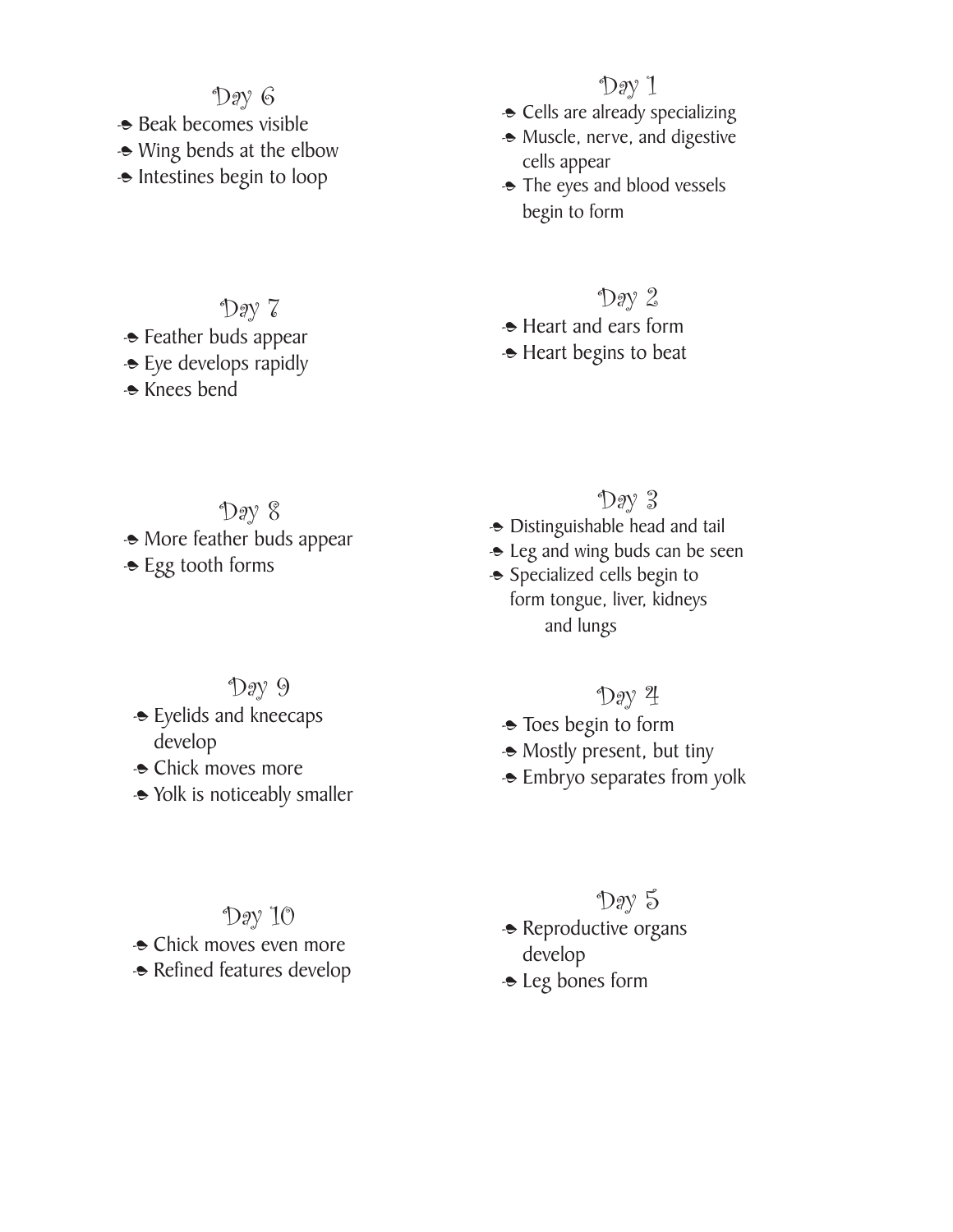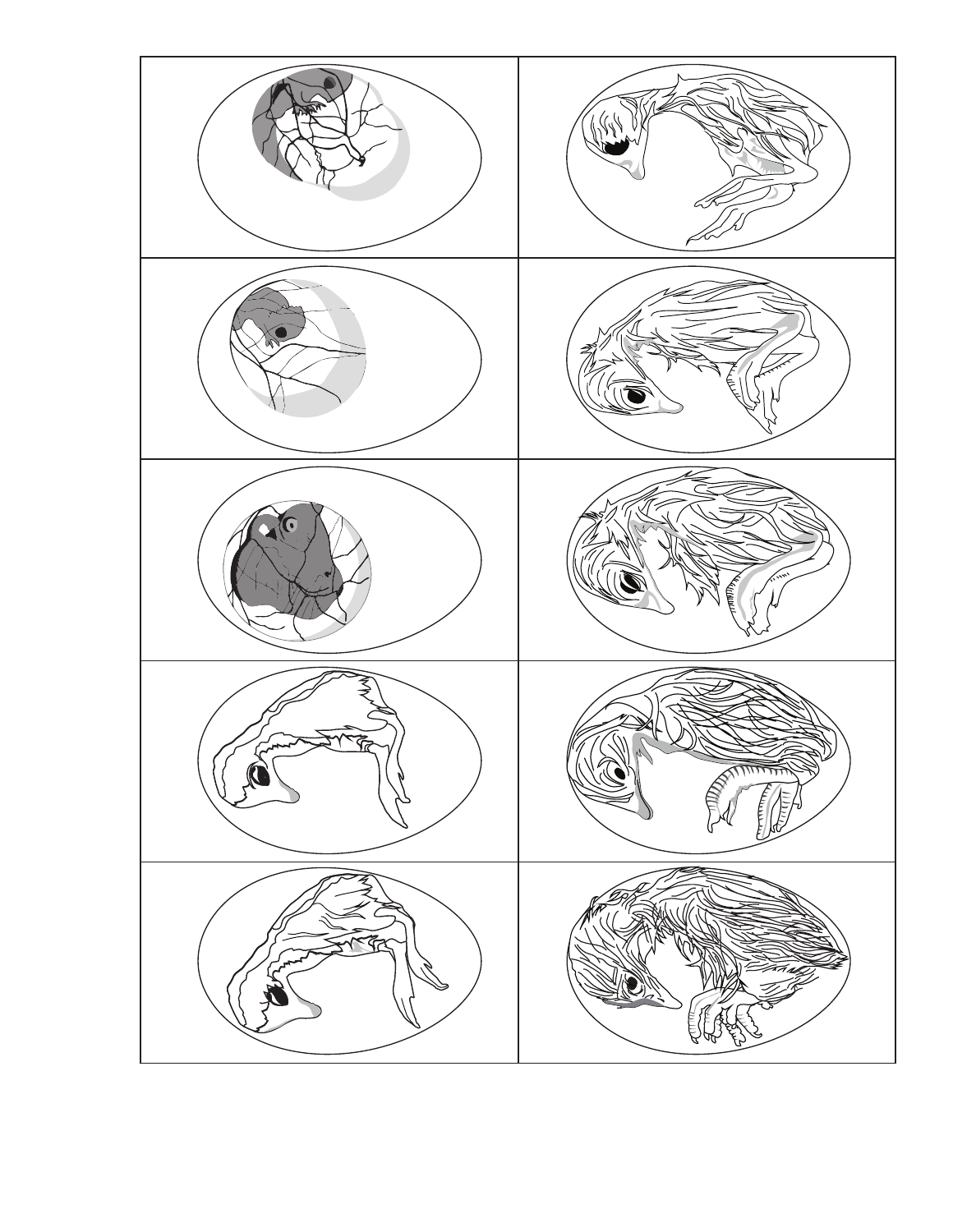# Day 16  $\div$  Development continues

 $\triangle$  Bones are almost fully hardened

Day 11  $\rightarrow$  More movement  $\div$  Beak and bones harden

Day 17  $\div$  Chick's beak turns toward air cell

Day 12  $\div$  Development continues  $\triangle$  Scales appear on legs

Day 18 **→ More development...** almost ready!

Day 13  $\div$  Bones continue to harden  $\rightarrow$  Wishbone is formed

Day 19  $\bullet$  It can breathe!

Day 14

- $\triangle$  Movement slows
- $\rightarrow$  Skull hardens
- $\rightarrow$  Yolk is difficult to see

Day 15

- $\div$  Scales, claws, and beak become firm
- $\rightarrow$  Growth continues
- $\rightarrow$  Organ development continues

Day 20  $\triangle$  Lungs at 100%